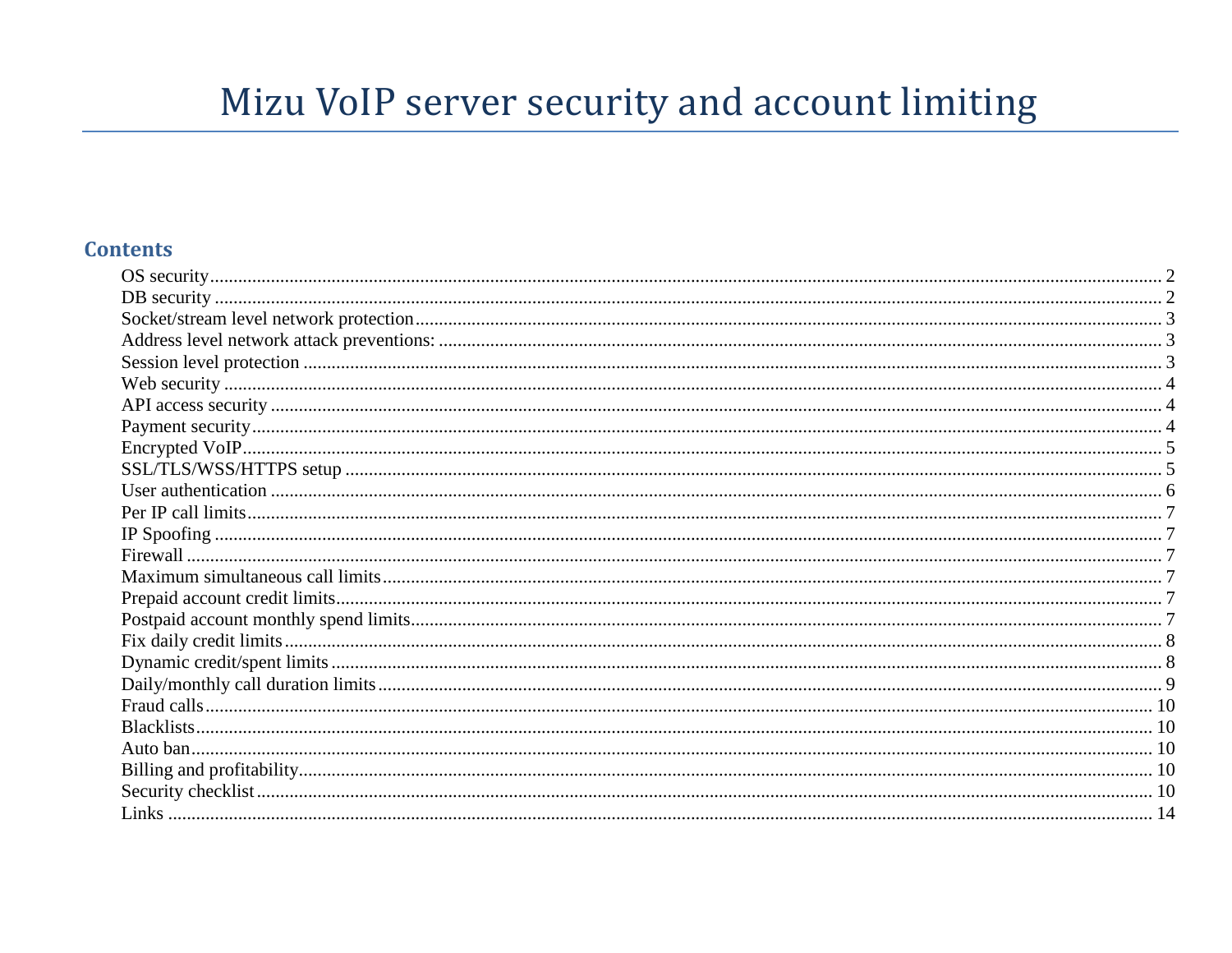The Mizu VoIP server is secure by default however with also usability in mind. For common usage you can leave everything with the default settings and you still have a high level protection as the Mizu server has security constrains and built-in automatic attack prevention mechanisms at multiple levels enabled by default. The Mizu VoIP server has very few dependencies of third-party components (including OS services) which also improves security.

The server has multiple intrusion detection and prevention alghorithms included and which are either enabled by default or can be configured as required. Please note that regardless of the server side security, there are still a room for hackers to exploit client endpoints such as stooling SIP username/passwords from softphones/devices. You can't prevent these to happen as it depends on client environments and third party software/hardware however you can still reduce its impact by leveraging strength server side restrictions (max lines, max daily/monthly limits and others).

For extra security, read through this this document and fine-tune your settings, however please note that most of these settings will have direct effect on usability. (Your service might work incorrectly if security restrictions are too strength. Don't change setting unnecessarily)

#### <span id="page-1-0"></span>**OS security**

The Mizu VoIP server uses only core windows services (networking, file access and other resources with no security implications) so it is [not vulnerable](https://www.mizu-voip.com/Support/Blog/tabid/100/EntryID/8/Default.aspx) for the usual windows related vulnerabilities, because kernel/core ip networking vulnerabilities are very rare and hard to exploit (and windows is no worse in this then other systems such as like linux).

For maximum security just use a clean windows install, with no any unneeded services enabled and see the OS security checklist at the end of this document. You can configure your MizuVoIP server to disable all network services on your firewall (including RDP and SQL access) and enable only the VoIP service and the mztunnel (you can still confortably manage all services from remote MManage via the mztunnel). You might further secure / lock down your OS. Usefult links:

- [https://www.netwrix.com/windows\\_server\\_hardening\\_checklist.html](https://www.netwrix.com/windows_server_hardening_checklist.html)
- <https://serverfault.com/questions/170973/what-is-the-best-way-to-harden-windows-server-2008-r2>
- <https://help.1and1.com/security-c85142/server-protection-c85157/windows-server-security-tips-a752361.html>
- <https://technet.microsoft.com/en-us/security/cc184923>
- <https://support.microsoft.com/af-za/help/278295/how-to-lock-down-a-windows-server-2003-or-windows-2000-terminal-server>
- <https://www.upguard.com/blog/the-windows-server-hardening-checklist>
- <https://technet.microsoft.com/en-us/library/2005.05.lockdown.aspx>
- <https://www.eurovps.com/blog/how-to-secure-your-windows-server/>

#### <span id="page-1-1"></span>**DB security**

The database contains ALL the data used by the Mizu server including user details and CDR records so a special care has to be taken to protect your database. With a regular SQL install using a strong password you are already secure by default without any special action to be taken.

SQL injection attacks are prevented on multiple layers: all input data are properly filtered and sanitized. SQL parameters are passed by query parameters and not with SQL query string manipulation using stored procedures whenever practicable.

Note: the MManage admin client is treated as a trusted component with few restrictions once the user is logged in.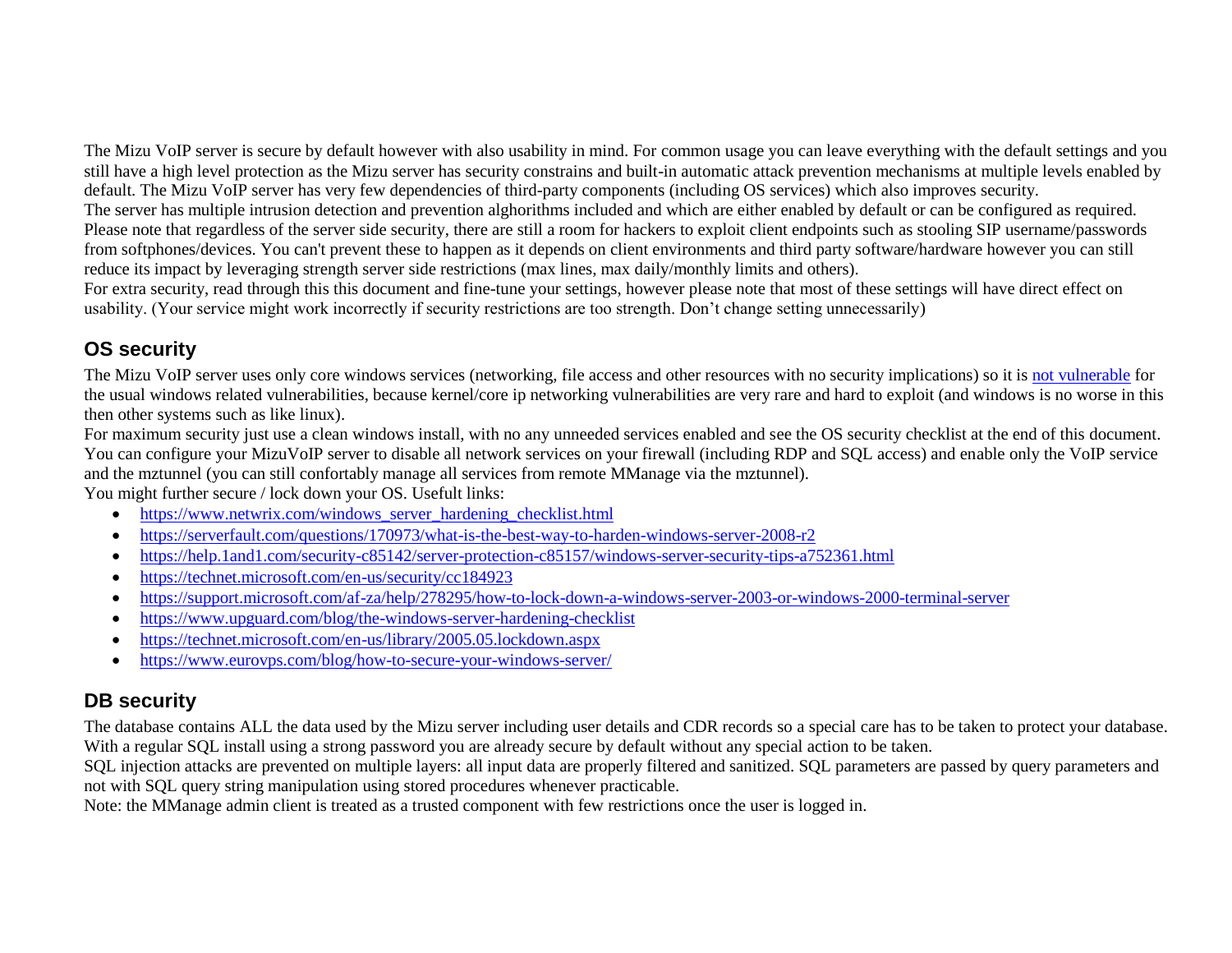Make sure to have working backups (incremental/full) to be able to recover your database from a disaster at any time. Best practices:

- Set a good complex password
- Change the default listen port to filter out most scrip kiddies and commong SQL server attack tools
- Completely disable access to the SQL server from outside (allow only local apps and/or whitelist your other servers which might need access to database)

#### <span id="page-2-0"></span>**Socket/stream level network protection**

All streams are rate limited in the server to avoid all DoS or overflow attempts.

To fine-tune, you might change the "maxnetworkspeed" global config option which is set to 800000 by default (this means 0.8 gbits so it is optimized for a gigabit NIC with some room for IP/TCP/UDP headers)

For example if your NIC is only 100 mbits, then you might set this to 80000.

These and other extra protections are also applied for media streams for RTP/RTCP flood protection.

#### <span id="page-2-1"></span>**Address level network attack preventions:**

- DOS attack prevention: when there are too many messages received from an IP address, the address will be blacklisted automatically. Controlled by MAXSUBSMSGCOUNT (default is 39000) and MAXSUBSMSGPERIOD (default is 3 minute) global configuration settings.
- when there are too many "wrong" or meaningless messages from an IP, the address will be blacklisted automatically. Is controlled by MAXWRONGMSGALLOWED (default is 4000) and MAXWRONGMSGPERIOD (default is 1 hour) global configuration setting.
- when there are too many subsequent auth request from an IP with no positive result, the source address will be blacklisted automatically. Is controlled by maxsubsipauthrequest global configuration setting (default is -1 which means automatically calculated based on server load)
- when there are too many unauthorized request from an IP, the address will be blacklisted automatically. Is controlled by MAXWRONGAUTHFROMIP (default is 2500) and MAXSUBFAILAUTHPERIOD (default is 1 hour) global configuration setting.
- when there are too many unauthorized request from an IP:port, the address will be blacklisted automatically. Is controlled by MAXFAILEDAUTHENABLEDIPPORT (default is 50)/ MAXFAILEDAUTHENABLEDIP (default is 800) and MAXSUBFAILAUTHPERIOD (default is 1 hour) global configuration setting.
- You might set the "checkrtpaddr" configuration option to 2 to force the server to accept rtp packets only from known media sources. (the default setting is false)
- All counters are reset periodically controlled by the REENABLEDOSBLOCKED (default is 6 hours) global configuration setting.
- For the new registrar module the "fastauthsubswrongusermsg" setting will be applied: not authenticated messages from same ip or all messages in 90 sec. (also X\*10 for any IP). Default value is 300.

## <span id="page-2-2"></span>**Session level protection**

Session level limits are enabled for all services provided by the Mizu VoIP server. This includes the core VoIP services (SIP/H323) but also the enduser web portal and the API.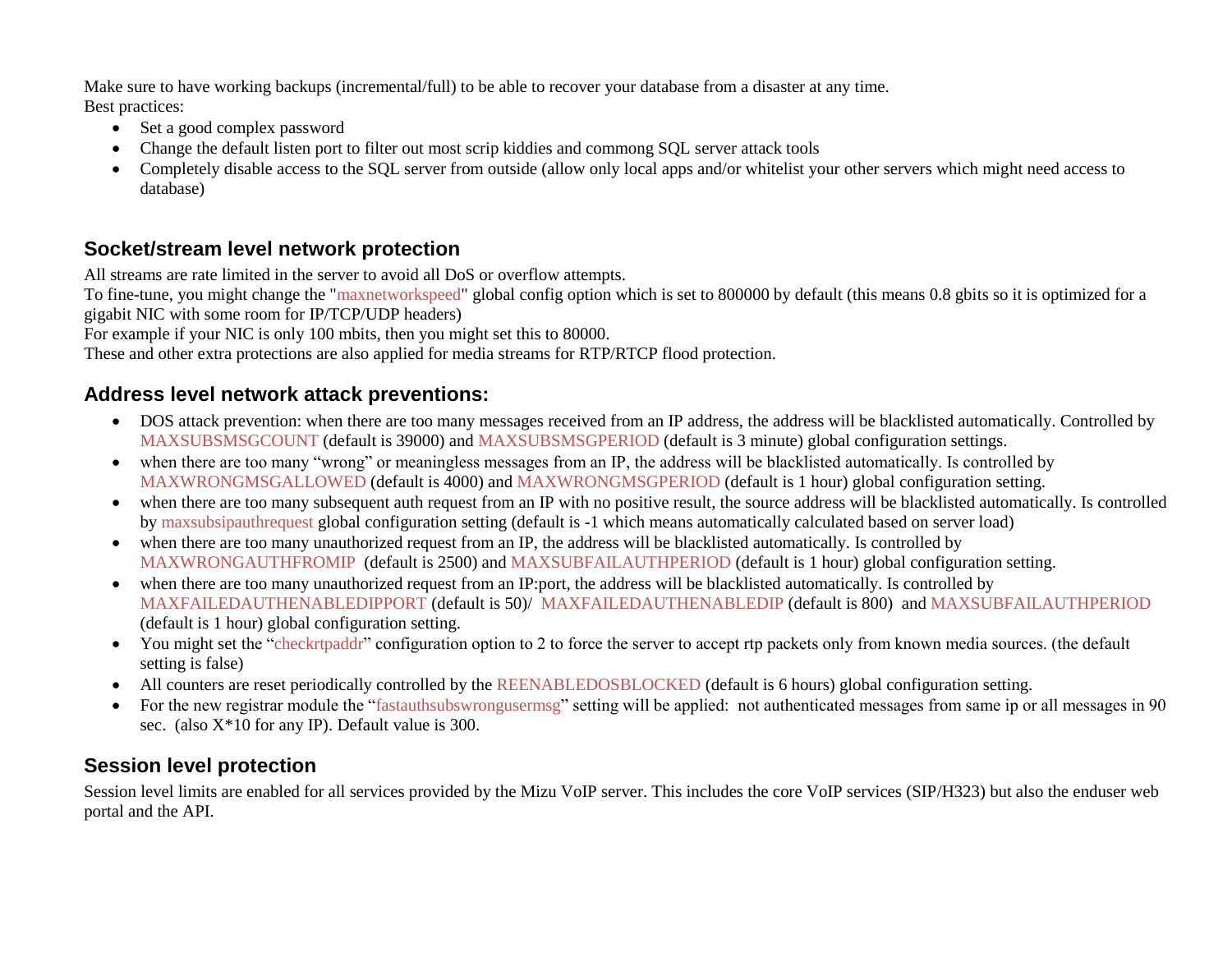The server will close the session on the following circumstances:

- absolute timeout, call timeout, media timeout, ring timeout, call init timeout, timeout on session timers (all these are configurable from MManage -> Configurations form)
- too many incoming messages (dynamically based on frequency and number of requests)
- too many authentication failures (dynamically based on frequency and number of requests)
- too quick (abnormal) message receptions (dynamically based on frequency and number of requests)
- subsequent invalid signaling messages (DDOS protection)
- some known scanners are blocked by default. You can add more with the "**blockua**" global config option

Blocked devices and users can be re-enabled by issuing the "delbanned,ip" or "delbanned,all" command on the Console port.

#### <span id="page-3-0"></span>**Web security**

The Mizu VoIP server uses a native embedded engine for web interfaces so it is not vulnerable for the exploits against the common web servers. The web engine implements the best current practices including proper authentication, input filtering, rate limiting and XSS attack prevention with secured default settings.

IIS is not required for the Mizu server. Avoiding IIS will lower your server vulnerability. Host your webpages elsewhere, not on your VoIP server.

# <span id="page-3-1"></span>**API access security**

The API is secured by default and each sensitive API requires proper authentication to be executed. All data received from the network or user input are properly filtered and sanitized.

Optionally you can harden its security by setting up HTTPS access, setting a random httpapikey key and by fine-tuning the API access. See the "Security", "Authentication" and the "Hardened access" sections in the [VoIP\\_Server\\_API](https://www.mizu-voip.com/LinkClick.aspx?fileticket=q8SQ17cbua4%3d&tabid=176&portalid=0&mid=675) documentation.

# <span id="page-3-2"></span>**Payment security**

User payments security are completely offloaded to payment gateways (for example PayPal), which must comply for PCI requirements.

This means that the Mizu Server doesn't process any confidential data such as user or credit card details, just forwards the user to the configured payment processor.

Once the transaction is completed (or failed) the Mizu server will receive a message from the payment processor to handle the result (increase user credit). Various frauds are not uncommon with online payments which are handled by both the payment processor and the mizu server. Suspicious transaction can be left to be approved manually instead to be accepted automatically.

Check your PayPal related settings to enforce proper verifications and limits. (See the PayPal related section in the documentation and search for "paypal" in the MManage configuration form)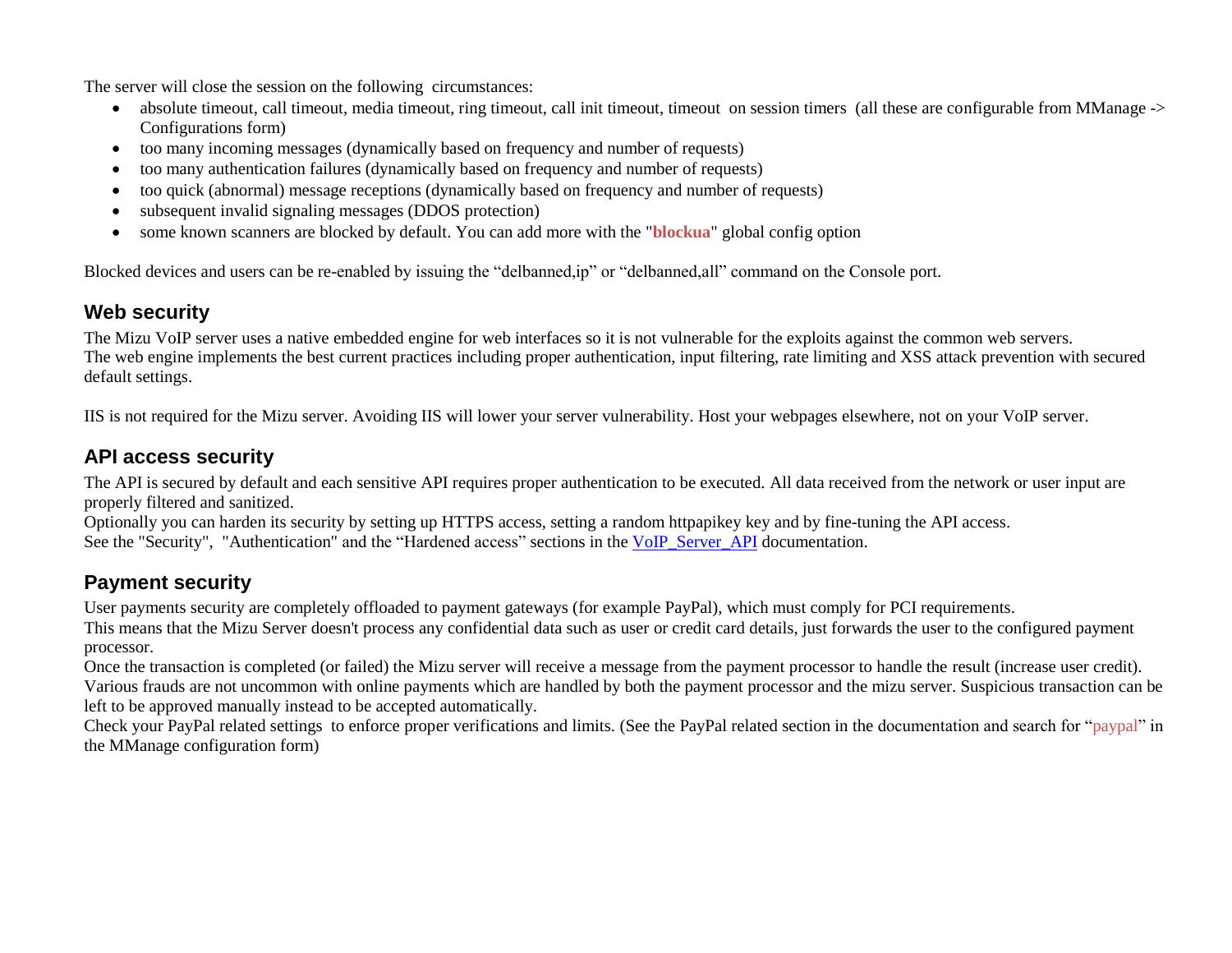## <span id="page-4-0"></span>**Encrypted VoIP**

The Mizu VoIP server provides a [complete solution for secured communication.](https://www.mizu-voip.com/Software/VoIPTunnel.aspx) See the "Encryption and tunneling" section and the [VoIP tunnel](https://www.mizu-voip.com/Portals/0/Files/MizuTunnelingGuide.pdf)  [documentation](https://www.mizu-voip.com/Portals/0/Files/MizuTunnelingGuide.pdf) for the details.

# <span id="page-4-1"></span>**SSL/TLS/WSS/HTTPS setup**

You can use the TLS proxy module to apply secured transport. This module can be used to encrypt all services offered by the mizu voip server, automatically handling each built-in protocols separately regarding to its requirements, including:

- SIPS (Secure SIP protocol. Default port is 5061. Unencrypted port: 5060)
- VoIP tunneling (tunneling over [TLS.](https://en.wikipedia.org/wiki/Transport_Layer_Security) Default port is random)
- HTTPS (Secure HTTP protocol. Default port is 443. Unencrypted port: 80). This is used for the following services:
	- o enduser web portal (default internal unencrypted port is 8080)
	- o API (default internal unencrypted port is 80)
	- o mmq service (default internal unencrypted port is 80)
	- o websocket (for API, WebRTC and mmq)
	- o the universal port 80 (unified maina port)

By default it is shipped with a self-signed certificate. This can be used for VoIP tunnel encryption, but not for authentication/identity and if used for the webportal, the browsers will present a warning.

Follow the following steps to setup to enable TLS on your server with a valid certificate:

- 1. You need a (sub)domain name assigned to your server IP (you should also set it in "LocalDomain" global config). If you already have a domain name (such as company.com/www.company.com) then with most of the DNS providers you can create sub-domains for free from their control panel. Create a subdomain like sip.company.com for your VoIP server IP. If you don't have a domain name yet, then you can purchase for any DNS providers at around \$10/year. For example at [GoDaddy.](https://godaddy.com/)
- 2. Get a valid certificate for your domain from a reputable CA For example you can get free certificate from [Let's Encrypt](https://www.sslforfree.com/) (or from [StartSSL](https://www.startssl.com/) by followin[g these steps\)](https://github.com/ioerror/duraconf/blob/master/startssl/README.markdown).
- 3. Make sure the tlsproxy.exe, tlsproxy mserver.exe or tlsproxy servicename.exe exists in your app directory (contact us if you can't find this app in your server directory)
- 4. Add your SSL certificate. For this you just have to copy the following files in the server directory:
	- cert.pem: the certificate file (your certificate as received from the CA)
	- key.pem: the key file (which you have generate on cert request
	- root.pem (the CA root certificate)
	- dh.pem and/or dh2.pem (this is optional) This is used for DH key exchange and it can be generated with the following commands: -fast: openssl dhparam -dsaparam -out dh.pem 1048 -slower/better: openssl dhparam -out dh2.pem 2048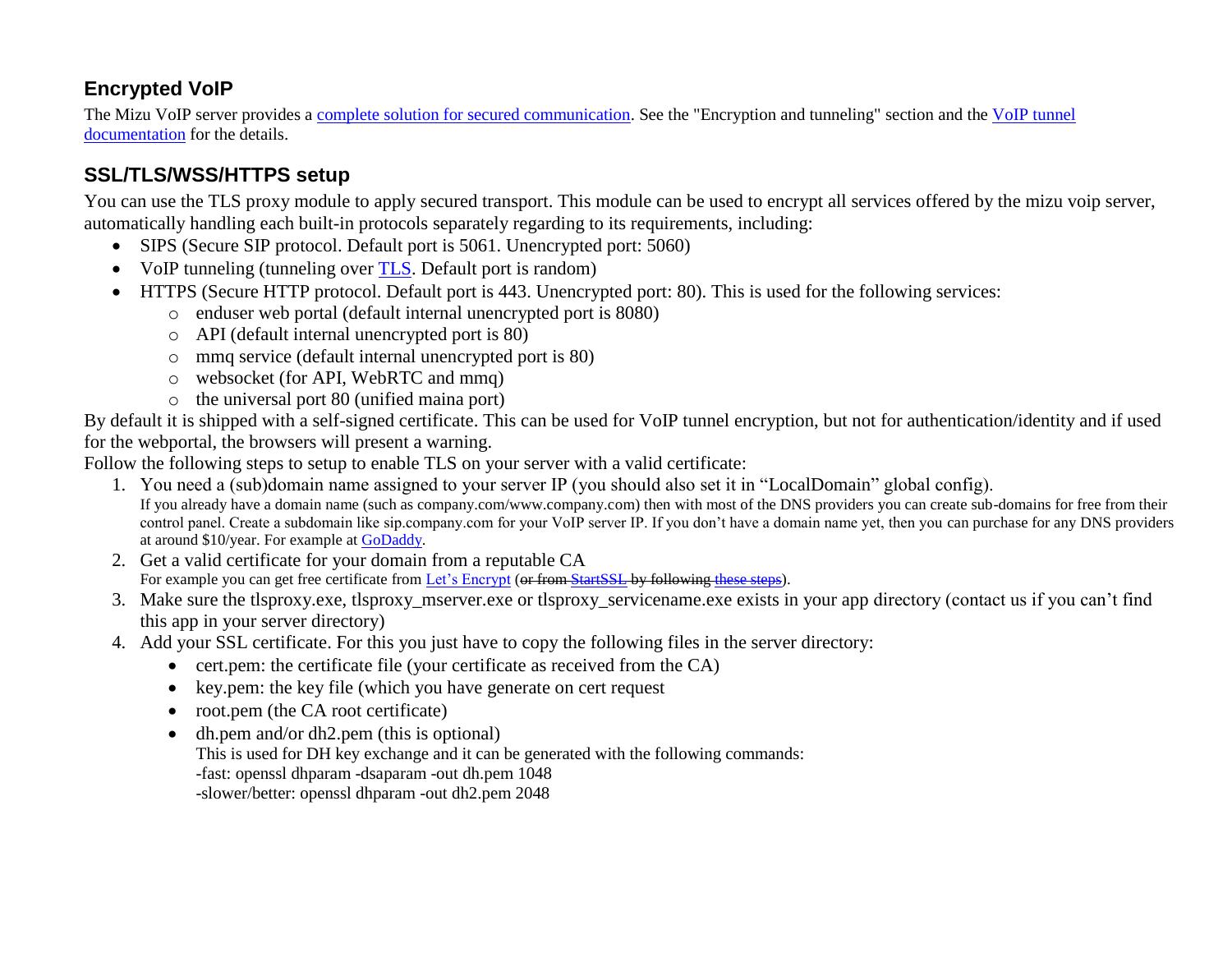All these are clear text files. If you haven't received your certificate in similar format from your CA, then convert [\(convert](https://www.sslshopper.com/ssl-converter.html), [convert\)](http://www.atozed.com/intraweb/docs/Deploy/SSL/ConvertingCertificates.aspx) them and create these files (copy content using notepad). If these files are not set, then it will use a self-signed certificate (which will result in browser warnings).

- 5. Set server settings (search for "tls" in the global configuration)
	- usetls: set to true for SIPS (SIP signaling encryption)
	- encv2 usetls: set to true if you wish to use TLS for VoIP tunneling (if you are using the VoIP tunneling module)
	- usetlsforweb: for internal webportal
	- usetlsforall: will auto set TLS for mainaport, web, voip tunnel, sips (recommended)
	- forcetls: runtime http  $\rightarrow$  https rewrite: 0=force no, 1=def, 2=force tls,3=extra
	- localtlsport: SIPS TLS port (default is 5061)
	- sslcertpwd: if your certificate is password encypted, set the password here
	- set the domain name assigned to your VoIP server to the "localdomain" global config
	- you might also set the cfg\_baseurl webportal setting to https:\\yourdomain
- 6. Reload or restart the service (restart recommended)
- 7. Test:
- Example request for enduser webportal over the unified port:<https://yoursipdomain.com/webvoip>
- For api:<https://yoursipdomain.com/mvapireq/?apientry=apitest1>

Other tools:

- **[SSLBuddy](http://sslbuddy.software.informer.com/download/)**
- [OpenSSL](https://www.openssl.org/) (win binaries)
- [Test](https://www.ssllabs.com/ssltest/)

#### <span id="page-5-0"></span>**User authentication**

The mizu server provides flexible user authentication services which can be set per user by the "AuthType" config option from MManage. See the "Users" and the "User authorization" section for more details. On the IVR the users can be authenticated also by PIN code or A number authentication. See the "IVR" section or the [IVR documentation](https://www.mizu-voip.com/Portals/0/Files/IVR.pdf) for the details.

For speed considerations, the mizu server can cache device login information for a time so it will not ask again for authorization for every REGISTER or INVITE request. This means that it can happen that you change the user credentials and the user is still able to login with its old username/password or inverse: the user enters the correct credential but will be still blocked for a time. This can be controlled by the "cacheregistrations" global config variable. The server will periodically recheck the password for all accounts and will change to a random strong password when weak password is found (enforcestrongauth global config option). Password storage can be encrypted/hashed as set by the securepasswords global config option (on by default).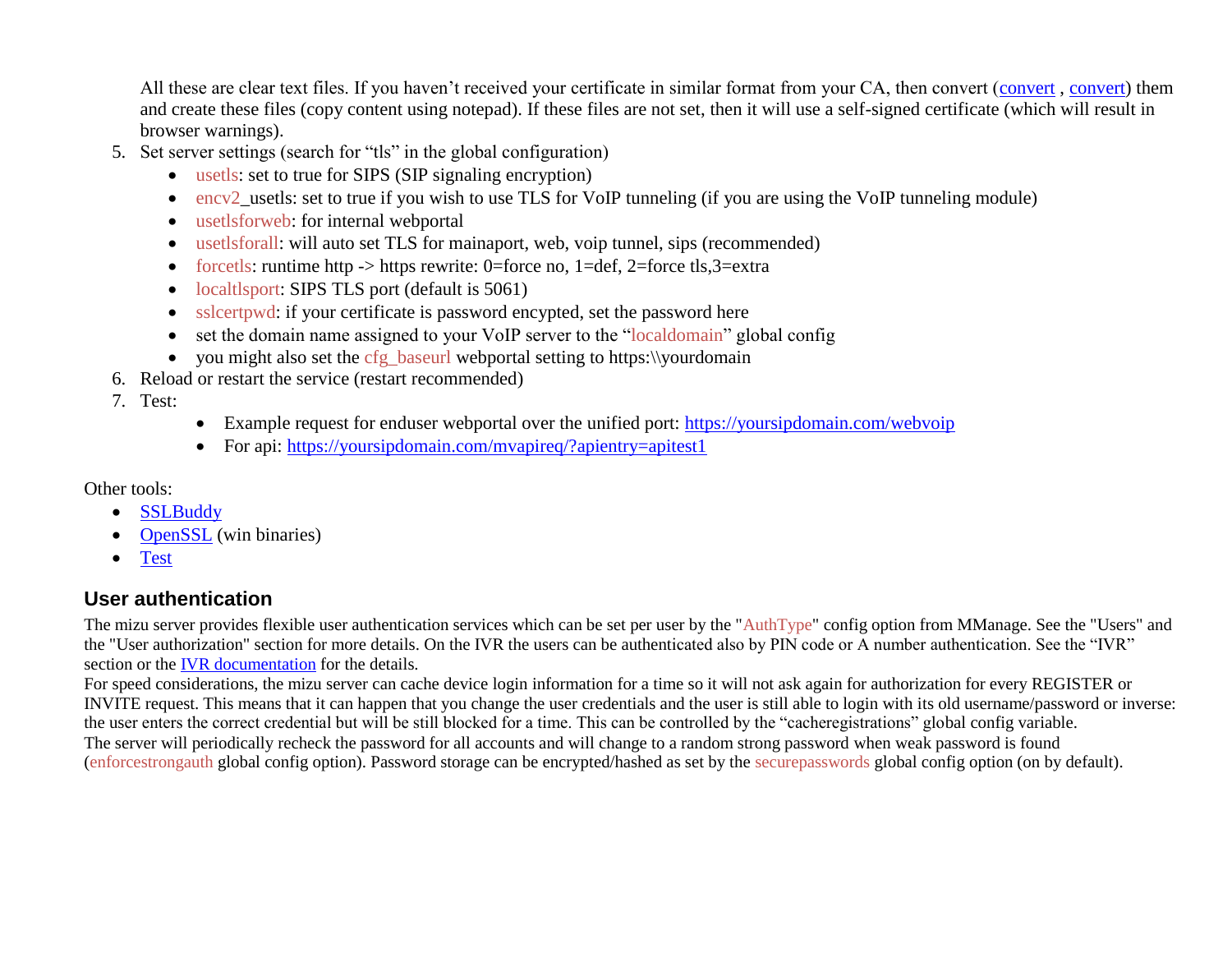#### <span id="page-6-0"></span>**Per IP call limits**

You can restrict the maximum number of calls or call duration from a source address by the following global settings:

- maxcallperip: max number of calls from the same IP
- maxdurationperip: max call duration from the same IP
- maxcostperip: max call cost per IP
- $\bullet$  maxcall perperiod: the period for the above (1.0 means one day)
- maxcall peruserid: the above will be set to this user only (set to -1 for all users)

Additionally to IP restriction you should set as much other restrictions as possible to restrict your server attack surface, such restricting the usage to one user (maxcallperuserid), set user as prepaid, set max lines and daily/monthly limits on the account as other best practices discussed in the documentation.

# <span id="page-6-1"></span>**IP Spoofing**

IP Spoofing means incomgin TCP or UDP packets with false source IP which might be used by attackers to impersonalization. You can avoid this with the following meassurements:

- If you are vulnerable to IP spoofing, make sure to not use IP based authentication.
- Consider using a techprefix also of IP authentication is required for call (NeeAuth user field set to 3 which means IP auth + tech prefix)
- Make sure that your router or gateway performs proper ingress filtering (blocking of packets from outside the network with a source address inside the network).
- Adjust the allowtrustedip global config option after your needs: 0=no,1=my ip only,2=private ip's only,3=yes(def),4=everywhere(including admin console)

#### <span id="page-6-2"></span>**Firewall**

The server has a built-in static and dynamic firewall to block unwanted sources. See the "Firewall" section in the documentation for more details. OS level firewall can be also used to block traffic on lower level.

#### <span id="page-6-3"></span>**Maximum simultaneous call limits**

To avoid overflow with calls you should set the MaxLines/MaxLinesOffpeak settings for each enduser and traffic sender properly. (For enduser the default Max Line is 5. We don't recommend to be set to 1, since this might disallow services such as call transfer and conference)

## <span id="page-6-4"></span>**Prepaid account credit limits**

Prepaid accounts have a hard limit by their credit value.

## <span id="page-6-5"></span>**Postpaid account monthly spend limits**

You can also limit postpaid account to prevent unexpected bills.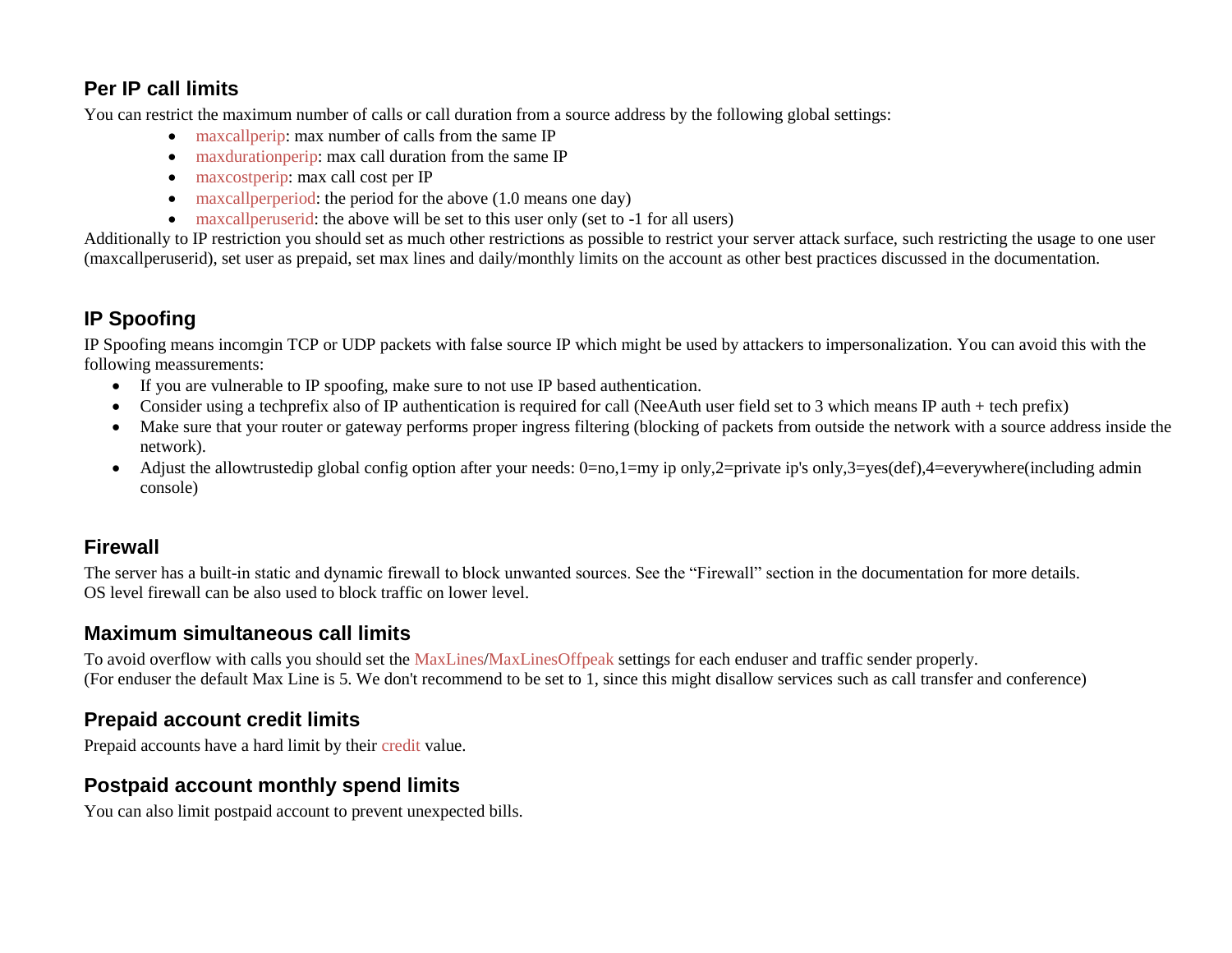Set the "creditcheckforpostp" global config to true.

Set a meaningful default and actual value for each user for the followings: maxmonthlycredit, maxmonthlycreditinc, maxmonthlycreditend.

- maxmonthlycredit: max allowed credit/month even if the user is postpaid
- maxmonthlycreditend: max Maxmonthlycredit (because we increase Maxmonthlycredit by maxmonthlycreditinc every month if the user was active)
- onlylocalaccess: traffic sender traffic will not be forwarded (can call only local users from tb\_users and tb\_numbers)
- maxmonthlycreditinc: determines how much money we add to Maxmonthlycredit every month

To set the default value, you should edit the database default values and then run a query like this: update tb\_users set maxmonthlycredit = X, maxmonthlycreditinc=X, maxmonthlycreditend=X where type = 0 and postpaid > 0

To make it default for new users: alter table tb\_users drop constraint DF\_tb\_users\_maxmonthlycredit alter table tb\_users drop constraint DF\_tb\_users\_maxmonthlycreditend alter table tb\_users drop constraint DF\_tb\_users\_maxmonthlycreditinc

alter table tb\_users add constraint DF\_tb\_users\_maxmonthlycredit default X for maxmonthlycredit alter table tb\_users add constraint DF\_tb\_users\_maxmonthlycreditend default X for maxmonthlycreditend alter table tb\_users add constraint DF\_tb\_users\_maxmonthlycreditinc default X for maxmonthlycreditinc

#### <span id="page-7-0"></span>**Fix daily credit limits**

You can apply a maximum daily limit for all (both prepaid and postpaid) accounts with the following global configurations settings:

- maxdailycreditforenduser (max daily spend for traffic senders)
- maxdailycreditforts (max daily spend for endusers)
- You can also set the limit on user level by setting the "maxdailycredit" field for the respective users. (For this to work you should also set the "maxdailycreditperuser" global config option to 1, but that is auto set at first config reload if at least one user has "maxdailycredit" set)

## <span id="page-7-1"></span>**Dynamic credit/spent limits**

Set the "checkmaxdyndailycredit" global configuration option to enable dynamic credit/spent monitoring and call block on threshold. Once this is turned on, the server will not allow the usage (spending) to grow more than a specified level (maxdyndailycredit multiplier) within a single day. (The server will always remember the maximum value spend by a single user in a single day. Then it will block the calls if this value is exceed by the specified multiplier)

Configuration:

- checkmaxdyndailycredit: 0=disabled,1=enabled for enduser,2=enabled for endusers and traffic senders
- maxdyndailycreditforenduser min: will not block endusers if spend below this value (default is 10)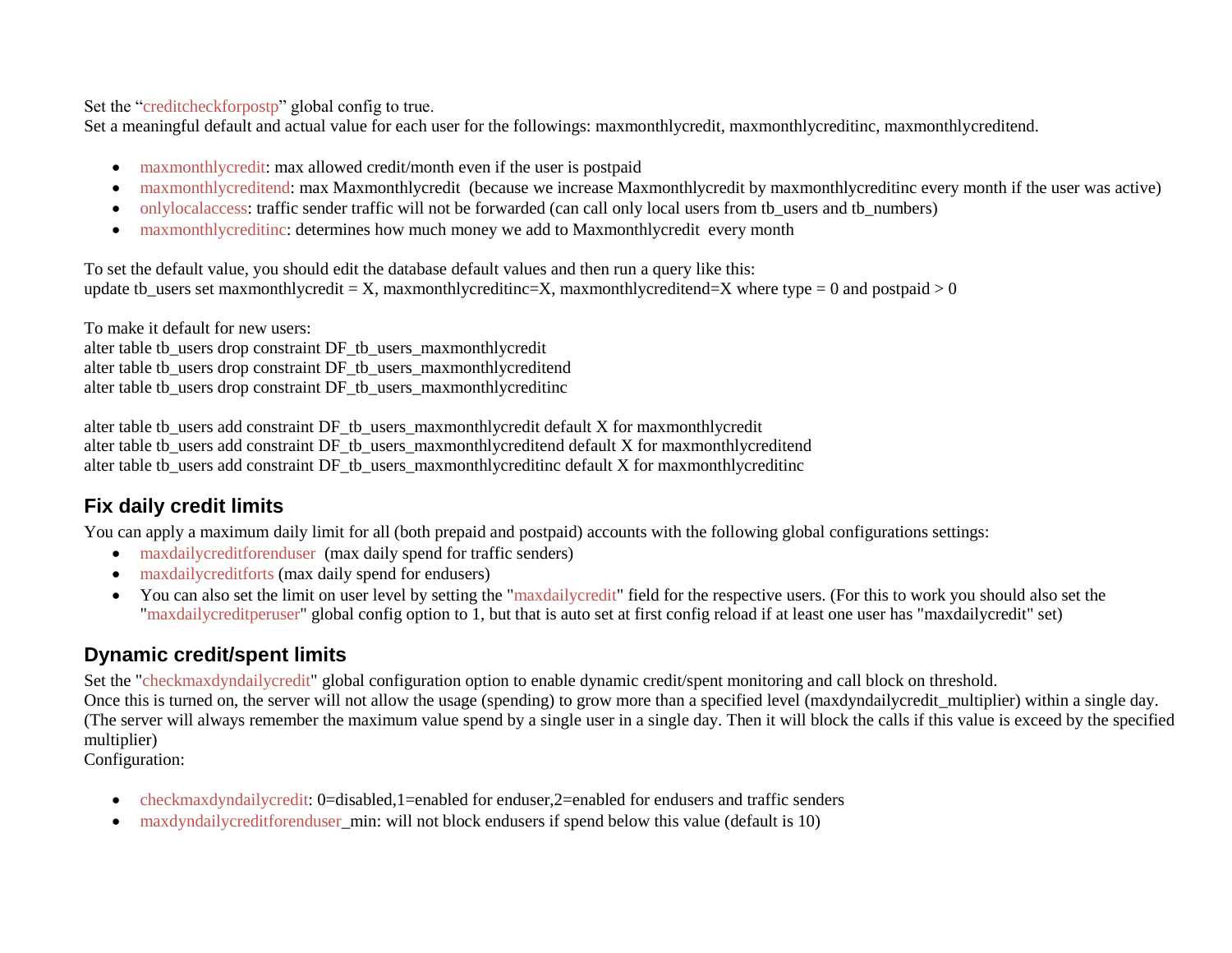- maxdynmaxdailycreditforts min: will not block traffic senders if spend below this value (default is 100)
- maxdyndailycredit multiplier: max grow allowed within a single day. Default is 7 (you might lower it for better protection, however values below 4 is not recommended because that can be considered as normal calling pattern)

The disconnect reason for such calls can be configured by the "quotadiscreason" global config option. Default is 403. Admins can receive emails about user blocks if the sendadminemailnotifications global config option is set to 2.

For example if user A normally spend 10 usd maximum per day, and if one day it suddenly reach over 70 usd then calls are blocked. Please note that smooth increase if traffic is still fine (the max allowed grows automatically if the user is below the max grow limit). Another example:

- Monday (firs day) the user spend 10 usd. Fine, the maxdyndailycredit is set to 10.
- Tuesday the user doesn't make any call. No changes.
- Wednesday the user spends 5 USD. No changes since 5 is lower than the previous max which was set to 10 on Monday.
- Thursday the user spend 30 USD. Fine since 30 is lower the maxdyndailycredit \* maxdyndailycredit multiplier (which is 70). The maxdyndailycredit is set to 30.
- Friday the user (or a hacker which have stolen the user credentials) start to make mass calls or calls to expensive direction. Once his spending reaches 210, the account is blocked (210 = the previous maxdyndailycredit which is 30 multiplied with the maxdyndailycredit\_multiplier which is set to 7)

*Follow these steps to enable this for old database versions:*

```
change tb_users.todaycredit data type from int to decimal(18, 5)
exec sql: ALTER TABLE tb_users ADD [maxdailycredit] [int] NULL
exec sql: ALTER TABLE tb_users ADD [maxdyndailycredit] [int] NULL
add a.maxdailycredit,a.maxdyndailycredit to [v_checkuser] select list
set globan config:
        maxdailycreditforenduser=1
        maxdailycreditforts=1
        maxdailycreditperuser=1
```
# <span id="page-8-0"></span>**Daily/monthly call duration limits**

You can apply a maximum daily and/or monthly limit for call duration per user with the following settings:

- maxslperday (max allowed speech length per day)
- maxslpermonth (max allowed speech length per month)

When these fiels are set for a enduser or traffic sender then the initiated call durations are counted (preventing the caller to make more calls then these limits). When these fiels are set for a SIP server then the terminated call durations are counted (no more calls will be routed to the SIP server above these limits).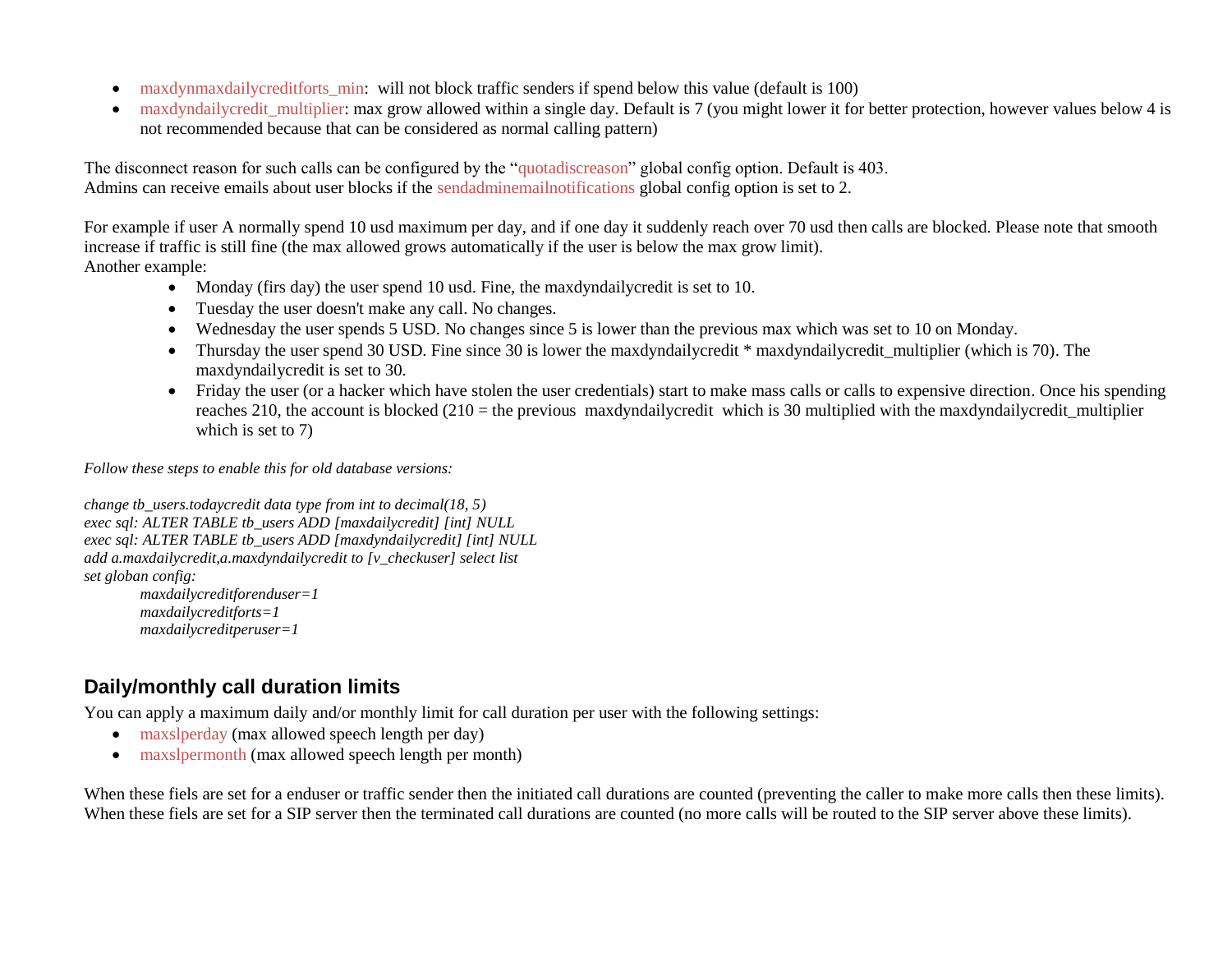Calls that was already started will not be interrupted when the limit is reached (the next call will be blocked).

You might set the calcmaxsl global config option to 1 to enable this feature  $(-1)$ : means auto detect, 0: means disabled, 1: means enabled).

#### <span id="page-9-0"></span>**Fraud calls**

By default the mizu server blocks most of the well-known satellite and premium numbers (blocksatellitecalls and blockpremiumnumbers). You can also block other unwanted destinations from routing or billing

#### <span id="page-9-1"></span>**Blacklists**

With the fix/dynamic and smart blacklist modules you can efficiently block unwanted target numbers. See the Blacklisting/Access Lists chapters in the documentation and/or search for "black" in the Configurations form from MManage for more details.

#### <span id="page-9-2"></span>**Auto ban**

Auto ban can be used as a Fail2Ban module to block unsolicited calls by rejecting the caller (number and/or IP) when bad statistics are detected. See the "Caller banning" FAQ point in the admin guide for the details.

#### <span id="page-9-3"></span>**Billing and profitability**

To make the billing strict, you might also set the following global parameters:

- blocknotbilledcalls: 0=no (default),1=if best match packet is not found,2=if no exact packet match with prefix,3=block if not assigned directly for the user,4=check also tariff list prefix,5=check also parent tariff list
- blocknotprofitablecalls 0=no (default),1=yes,2=yes also if equal,3=block also when it is not set
- vgetpriceexactmatch: 0=no (default), 1=yes for resellers, 2= yes for all
- notbilledcallerr=0 0=default (error with 2 priority), 1=error, 2=critical
- blockhighcostcalls: don't route the call if the cost per minutes is higher than this value (default is 0 which means no limit)

## <span id="page-9-4"></span>**Security checklist**

Go through the points below to better secure your VoIP service:

#### **Network security:**

- make sure that your router or gateway performs proper ingress filtering (blocking of packets from outside the network with a source address inside the network).
- set proper firewall rules to protect your services (not important for the VoIP service itself, but you might host other services within your network which might require firewall protection)
- set proper packet flood filtering rules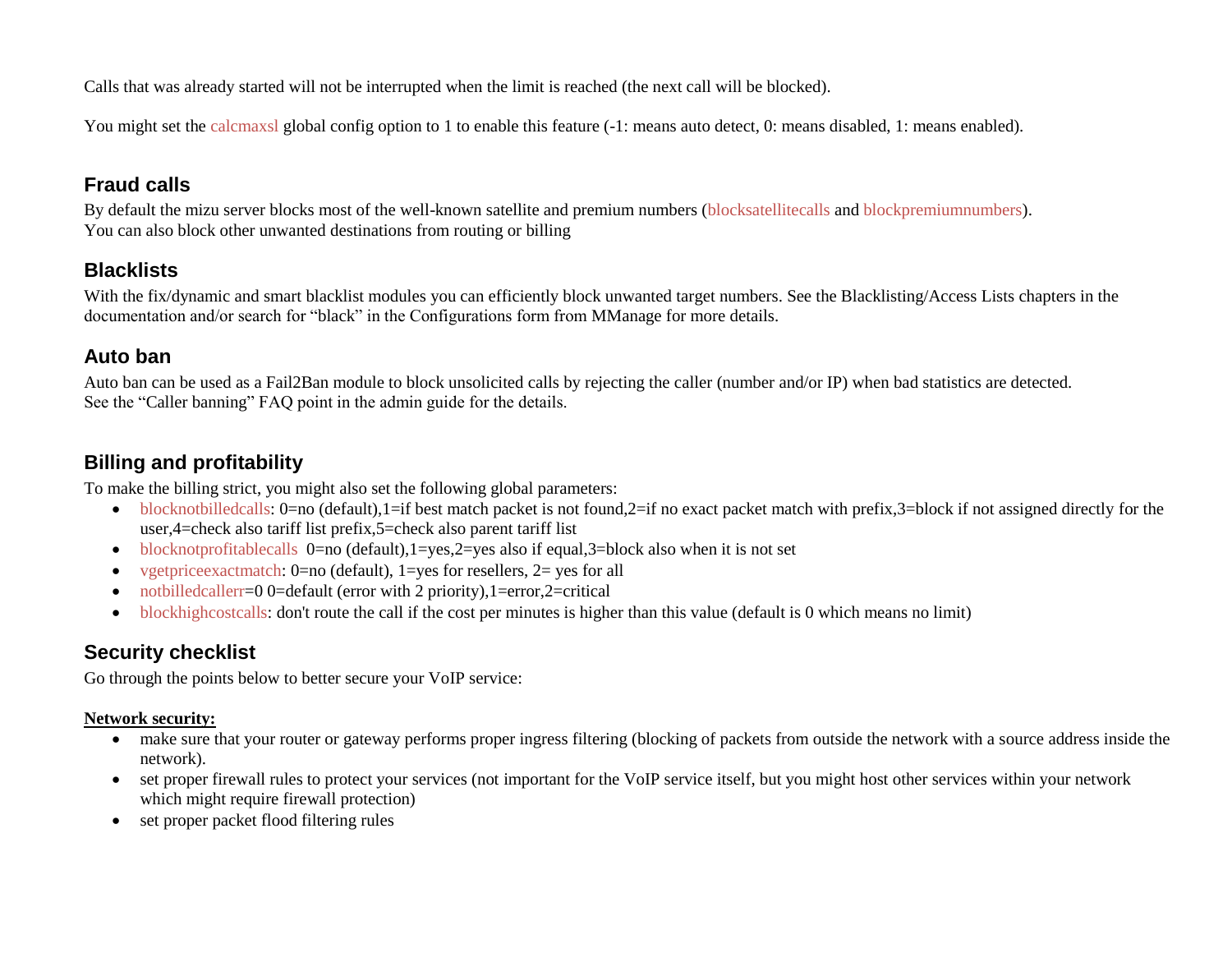- be avare of DDoS attacks and its mitigation especially if you are a big organization or VoIP is vital for you (while the VoIP service is capable to mitigate DDoS attack by itself, this will not help if your ethernet ports are fully flooded). Use a network provider capable to mitigate DDoS attacks.
- disable all unneeded network services such as NetBIOS and related services
- use secure access (HTTPS for websocket, TLS for SIP signaling, DTLS/SRTP for media, tunnel for admin access)

#### **OS security:**

- do not install any third party software on your VoIP server and don't use it's desktop for your daily work
- run MManage -> Config -> OS -> Secure Windows
- enable the embedded windows firewall. It's speed and application level packet filtering is perfect for VoIP. Enable only the needed applications (mserver.exe, mssql.exe, vfpt.exe, tlsproxy.exe, mizuweb.exe)
- disable all unneeded network services (File and Printer Sharing, IIS, FTP, etc. With a clean windows install this is not necessary since not installed/enabled by default)
- disable NetBIOS over TCP/IP and Client for Microsoft Networks on network connections where it is not needed.
- don't install any virus scanner (it is meaningless)
- choose a really strong password for your OS accounts (especially for the Administrator account and better if you don't create or disable all unneeded OS user accounts)
- change the RDP port, preferably to 60089 (registry: HKEY\_LOCAL\_MACHINE\System\CurrentControlSet\Control\Terminal Server\WinStations\RDP-Tcp)
- rename the Administrator account
- run the [Microsoft Baseline Security Analyzer](https://www.google.com/search?q=Microsoft+Baseline+Security+Analyzer) tool
- use the Tunnel for remote access (built-in encrypted + compressed secure access)

#### **DB security:**

- choose a really strong long password for your database access (especially for the sa account).
- change the default MSSQL port from 1433 (this is not a security issue, but when the MS SQL runs on the default ports, you can experience lots of login attempts).
- restrict the SQL service account (and don't use the default system or network accounts; this is important especially if your server is not dedicated to VoIP / you are using the server also for other purposes)
- create users with different roles and set only minimal rights as required (especially if the engine is hosting also other databases)

#### **VoIP service security:**

*Change only the values which are meaningful for your needs, otherwise you might prevent normal usage also for users which should be otherwise trusted. Do not ever set al these values. Setting these configurations unconditionally to their strictest value most probably will make your server completely unusable.*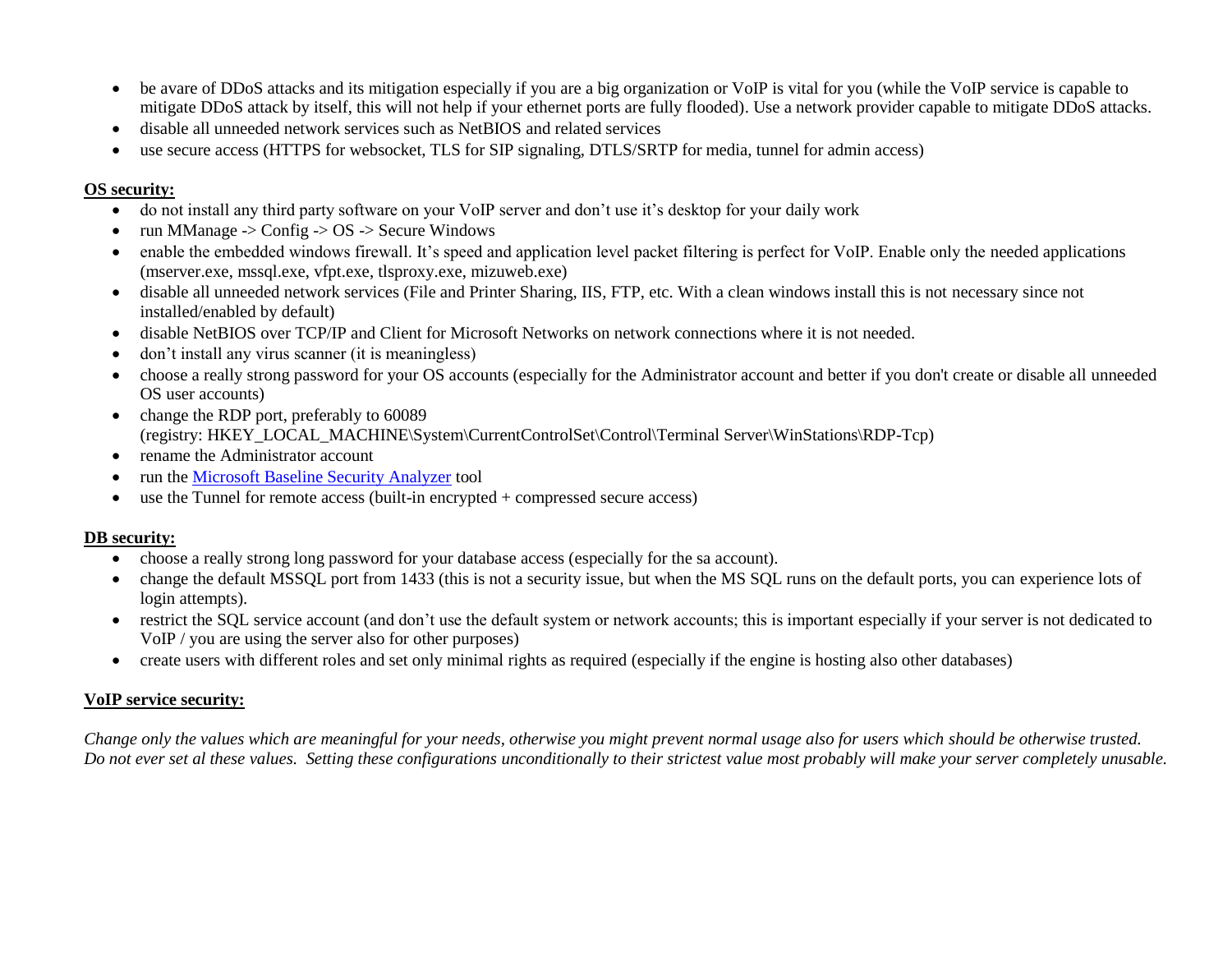- strengthen the above listed configurations (DDoS attack prevention, per IP call limits, max monthly call and credit limits, daily credit limits, max line per user, etc)
- request (and verify) as much data from your subscribers as necessary (country, email address, etc)
- increase minpwdlength (default value is 4)
- set the fwdtootherdomains global config option to 0 to disable arbitrary call routing to other domains
- set the "apiv2key" global config option to a random value (a short 5 digit number will fulfill its reason)
- set the "enforcestrongauth" global config option to true (true by default since v.5.2 2013)
- set the "strongdigestauth" global config option to 2 or 3
- set the allowcalleridchange global config option to 0
- set the useshadigestauh global config to 2 to use SHA-256 instead of MD5 (if clients supports this)
- set the "allownoauthfork" global config option to 3 or 4
- set the "stricttransport" global config option to 2 or 3
- make sure that all users have a strong password (this should be fulfilled automatically if the rest of the settings are set correctly)
- set max amount, max ports for users
- set maxmonthlycredit per user (as discussed in above sections)
- set callingcardauth to a more strict check (for example set to 9 for pin code strict only)
- configure the maxdyndailycredit global config option and dynamic credit/spend limits as discussed in above sections
- $\bullet$  set the validateinput global config to 3 or more (0=no,1=basic without sql check,2=basic with sql, 3=normal,4=more,5=extreme)
- set the validatepassword to 2
- set the autocreatereguserstrict to 1
- set the securepasswords parameter to 1 or more
- set ftpdbuser to 0
- set the uauthverifypwd to 0
- set blockotherdomains to 1
- set authfastusers to 1
- set remoteadmin to 0,1,2 or 3
- set fs\_restrictsiptolocal to 3
- set blockscanning treshold to a positive low value such as 10
- set the forwardclientaddress to 0 (to prevent forwarding the peer location)
- set the apisipauth to 1 (to enforce SIP authenthication for API access when appropriate)
- set a random serverapikey (don't change it if you already have customized softphones)
- set the blocksatellitecalls and blockpremiumnumbers to true
- leverage TLS security (optional)
- set the blockearlymedia and blockearlymedia\_in after your needs to mute the communication before full call setup
- disable unwanted directions (unwanted countries, etc)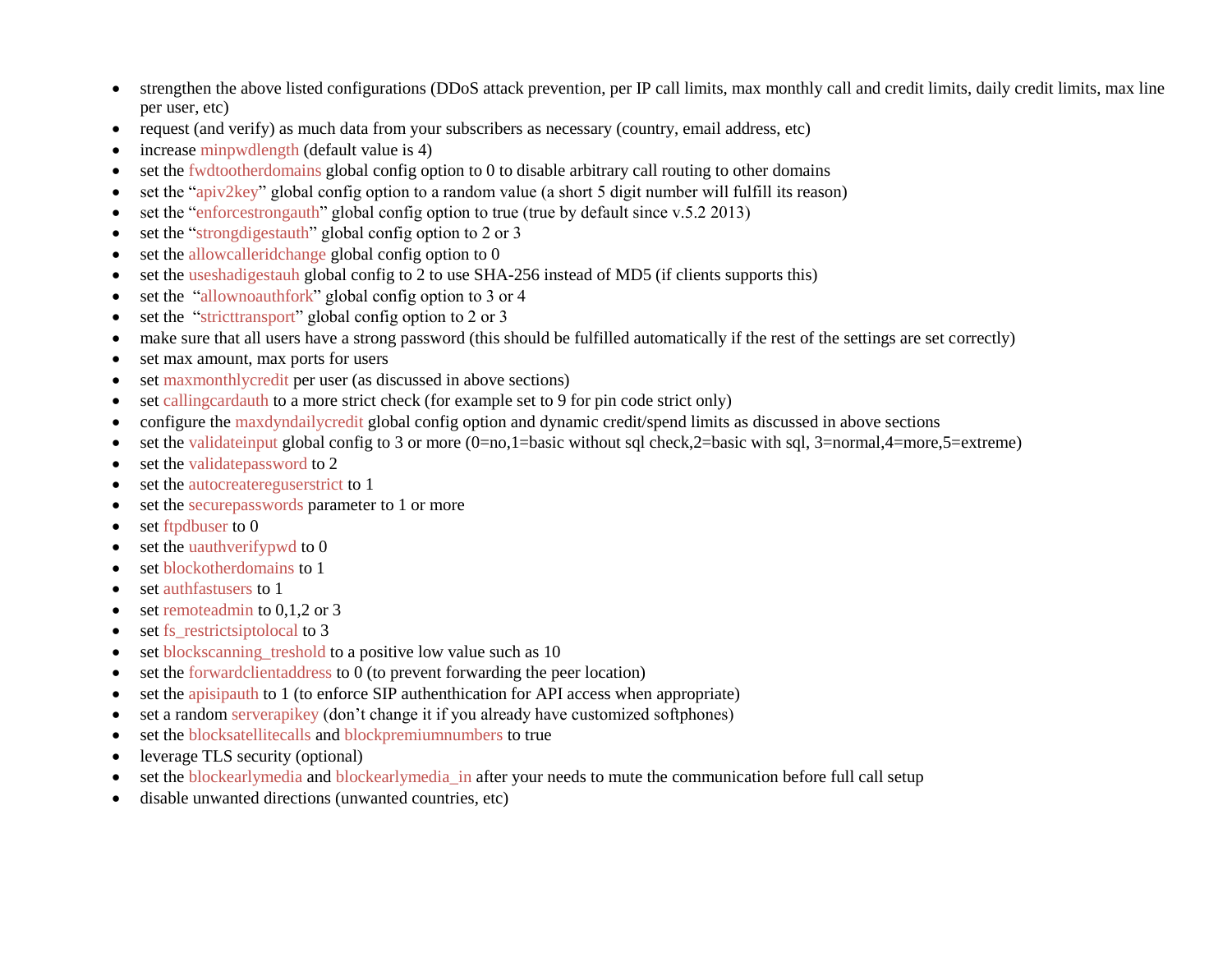- check your traffic on a daily basis or setup scheduled tasks to check abnormal traffic amounts and notify you by sms or email. Use the Analyze form regularly.
- setup the allowed ip and trusted ip global config option properly by the "apiv2ipauth" global config option (applied especially for the http api). Disable "trustlanip" from global config if not needed.
- set trustsubnet, trustauthip and treatusersasknownip to false (these are false by default)
- check proper dtmf input in your ivr scripts
- set apidefneedlogin to 3 for nonce verification on API access
- set apideftrustadmin to 4 (0: no, 1: admin if trusted ip (def), 2: always ip only, 3: always pwd only, 4: always ip+pwd)
- set allownoauthcalls to 0
- set allowanonymouscaller to 0
- set securemove to 1 or 2 to prevent 301/302 call forward routing to traffic senders
- $\bullet$  set reuseep to 0
- set reuseepauth to 0
- set reusedifferentportreg to 0
- set reuseupperregep to 0
- set cacheregistrations to 0 or 1
- set enablefirewall to 5
- set autoban to 2
- set earlystart to 0 and/or blockearlymedia to 1/2/3 and/or blockearlymedia\_in to 1/2 if you wish to block all early media (including inband ringtones)
- check your global configuration parameters related to IP, port, currency, credit amounts and other restrictions
- make sure that the A number authentication is set correctly if you are using IVR call forward. disable if not needed (turn off for each traffic sender at the "Functions" tab and/or set the "anumberhandling" global config option to 0)
- you should verify first payment manually (don't accept automatically first PayPal payment from not verified users. see the PayPal settings)
- disable JSONP to other servers by setting the "enablejsonp" global config option to 1
- you might set the "autofinetune" to 0 to set consistent service level (but this is not optimal for high-load servers)
- disable http file upload if no file sharing services are used by setting the "allowhttpfileupload" global config option to 0
- you can also apply system level limits by the licensecfg global config option (see the "License limitations" FAQ section)
- set the default credit to 0 by executing the following queries (from the direct query form or from SQL management studio): alter table tb\_users drop constraint DF\_tb\_users\_Credit
	- alter table tb\_users add constraint DF\_tb\_users\_Credit default 0 for Credit

*The most important security related settings where listed in this document. For more configuration options, consult the documentation.*